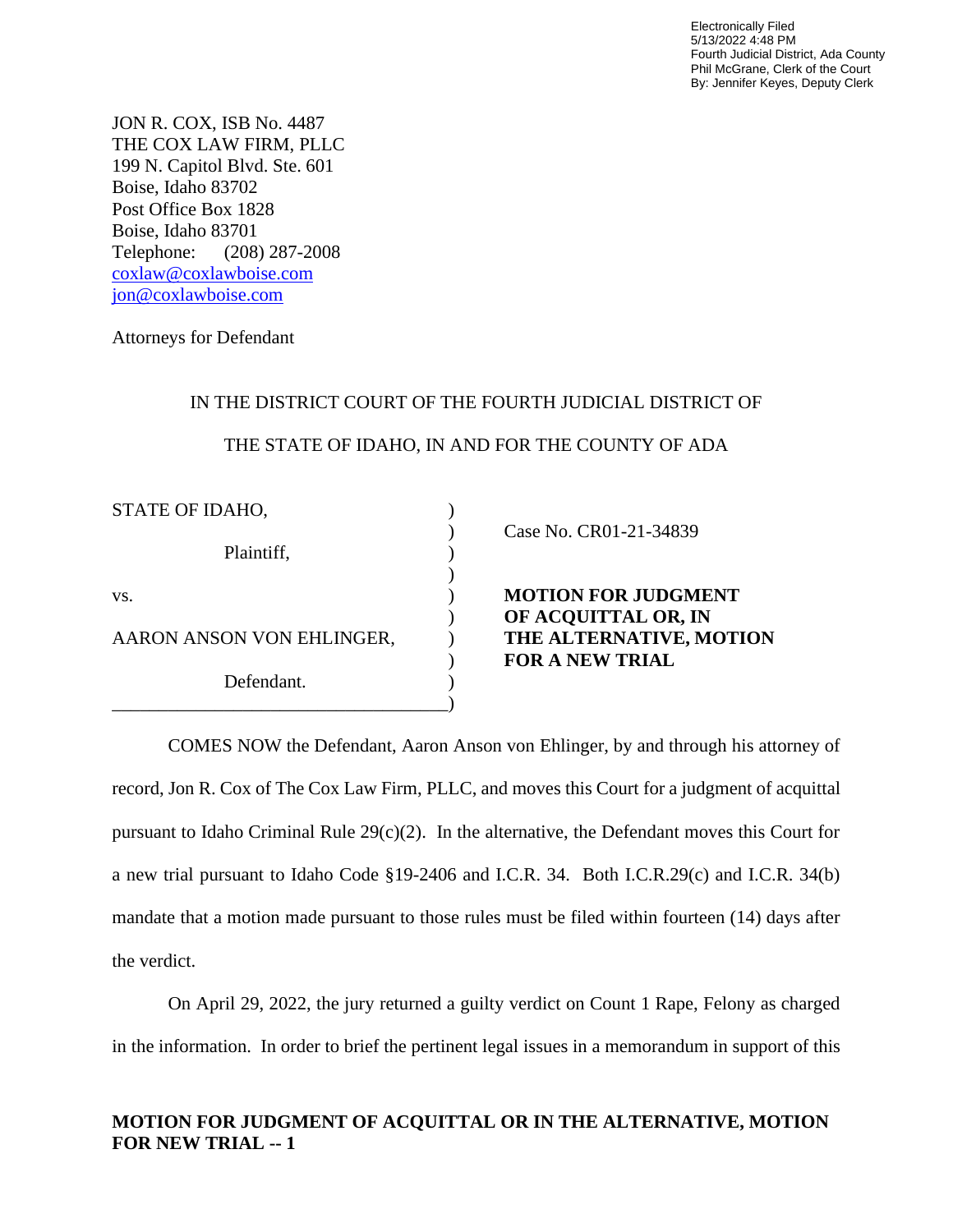motion, the Defendant needs to obtain a transcript of the jury trial that was held on April 26, 2022, through April, 29<sup>th</sup> 2022. The Defendant has filed a motion for a transcript of the jury trial contemporaneously with this motion. The Defendant requests that the Court permit the Defendant to submit a memorandum in support of this motion after the jury trial transcript has been received. However, the Defendant anticipates the motion will assert the evidences was insufficient to sustain a conviction, that there was error with respect to question(s) of law on both Statutory and Constitutional grounds that arouse during the course of the trial, and that the verdict was contrary to the law or evidence. In addition, the Defense anticipates that there will be presentation of new evidence at a hearing on the alternative motion for new trial and that additional time may be necessary to provide said information in conformance with I.C. 19-2406 (2-7).

Oral argument is respectfully requested.

DATED this  $13<sup>th</sup>$  day of May, 2022.

By:

THE COX LAW FIRM, PLLC

of the firm Attorneys for Defendant